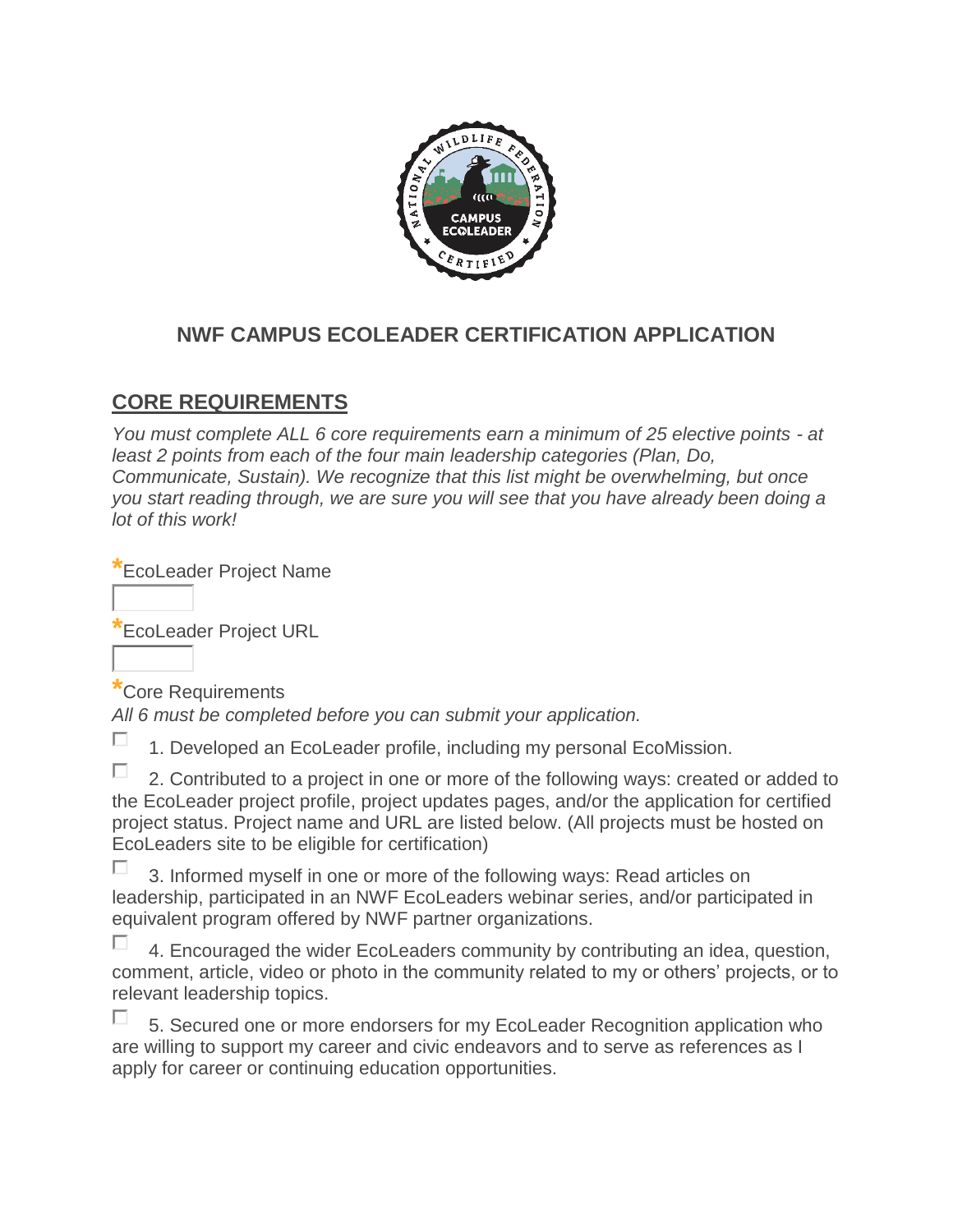Endorser First Name

Endorser Last Name

Endorser Title

Endorser Organization

Endorser Email

□ 6. Sought a basic understanding of sustainability and biodiversity by reading one of the following articles and providing your top three reflections in the box below.

- Earth Charter
- Smithsonian Primer on Biodiversity
- Introduction to teaching environmental literacy

*You need a total of 31 points, 6 core requirements and 25 electives (1 point for each action checked).*

# **PLAN**

*You've identified what you're passionate about and declared your EcoMission, and you're ready to take action to bring about positive change on your campus or in your community, good for you! Now it's time to map out a plan that will help you stay on track and be prepared to succeed. Taking the time to create a well thought-out plan will help your project run as smoothly as possible.*

#### **Visioning, Planning, or Research**

*One of the most important things to do before jumping into a project is to be sure you are adequately educated on the issue - read up on the topic, research similar projects and talk to folks who have done relevant work. Now is also the time to set short and long-term goals for what you would like to achieve through your efforts and think about what the indicators of success will be and what milestones will get you to your end goal.*

- П Identified a need and invented a project to address it.
- $\Box$ Clarified project outcomes and measures of success.

П Designed or tested strategies and tactics (including various technologies, vendors, or costs).

- п. Developed short and long-term goals and specific activities to achieve them.
- П. Investigated similar projects
- $\Box$ Coordinated a "request for proposal" (RFP) or similar process.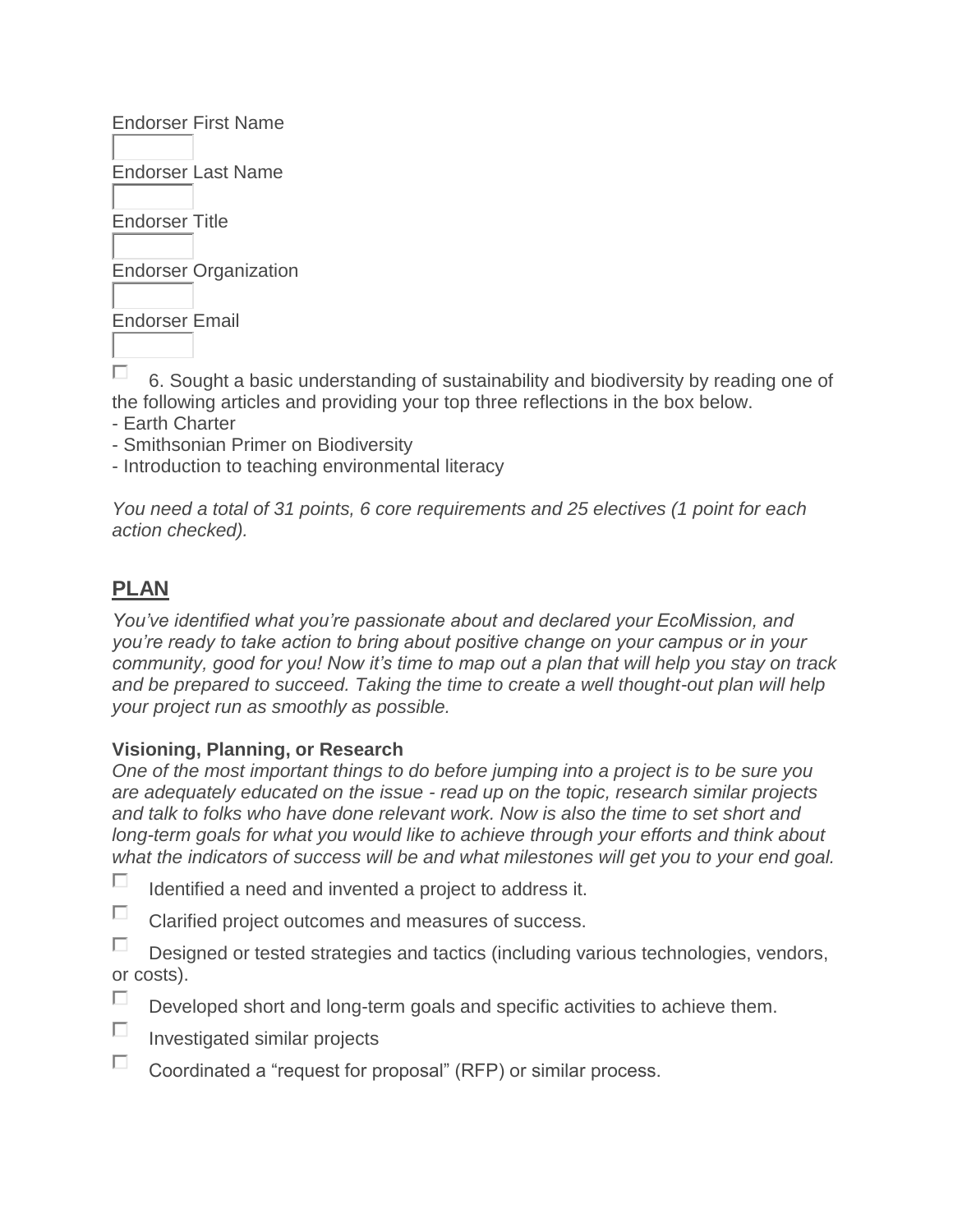П. Facilitated a team of people to define a vision for the project (or coordinated a planning charrette).

П Surveyed people to help define project vision, needs, priorities and/or strategies.

п Integrated the project as a committee in an existing decision-making structure on campus or in the wider community, such as the student government council, campus strategic planning process, city council ordinances, or even a national or international policy.

П. Secured placement of the project within the campus or community strategic or master planning documents or processes.

П Identified potential risks and strategies to address them.

#### **Recruiting Others**

*Remember, many hands make light work. It's important to be able to solicit help where you need it and to draw on the varying strengths of your community. Consider what type of people power you may need - volunteers, co-leaders, folks to help you plan, implement, etc. and create plans for recruiting those people to your team.*

П Recruited one or more other individuals for the core project team.

П Recruited volunteers to help with the project (beyond the core project team).

П. Met with campus faculty or staff and received support for the project.

П Met with the campus president or chancellor and secured support for the project.

П Organized or facilitated one or more project committees, or served as liaison for multiple committees.

П Recruited representatives from one or more departments or organizations as advisors, board members, or in other leadership capacities.

#### **Budgeting and Fundraising**

*There are many ways to find funding for your project. It's important to research the options available and set realistic goals and plans for raising the funds needed to achieve your desired outcomes and sustain your effort.*

ш Developed a budget for the project (expenses regarding materials, promotions, etc.)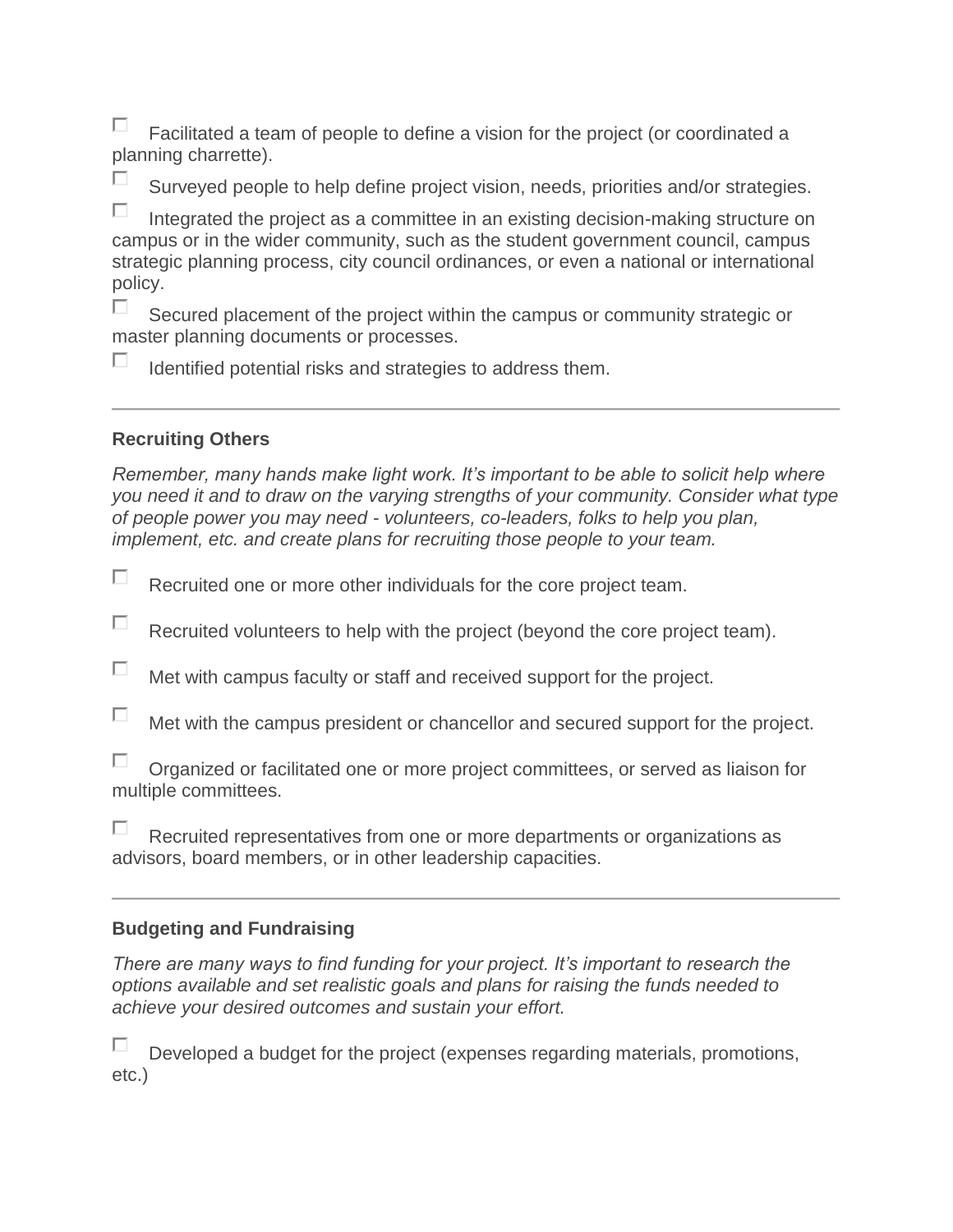П Raised funds for the project.

П Organized a student green fee initiative or applied for use of the fees to fund the project.

П Initiated or secured funding through a campus or community revolving loan fund.

П Secured funding through the Student Government Association.

П Applied for a grant or scholarship for the project.

 $\Box$ Organized a fundraising campaign such as online crowd-sourcing or plant sale.

 $\Box$ Managed donations that came in for the project.

 $\Box$ Secured in-kind or monetary donations from businesses.

П Met with alumni or other prospective donors to discuss the project and fundraising needs.

П Organized a campus residence, departmental, or community door - to - door fundraising for the project.

П Other (please specify below)

If selected OTHER above, please specifiy

*You need a total of 31 points, 6 core requirements and 25 electives (1 point for each action checked).*

# **DO**

*Now that you've got a solid plan in place, have recruited a team of folks to help and have figured out the financials, it's time to start taking action! As you move into the "action" phase of your project, it will be important to continue to manage project logistics, to provide education and training for volunteers and to advocate and promote your efforts.*

#### **Project Management and Logistics**

*Because projects bring together many different people to achieve a common goal, the successful management of the project and project team is essential. Delegating tasks, coordinating with team members on logistics, and maintaining a shared calendar all help managing a project run smoothly.*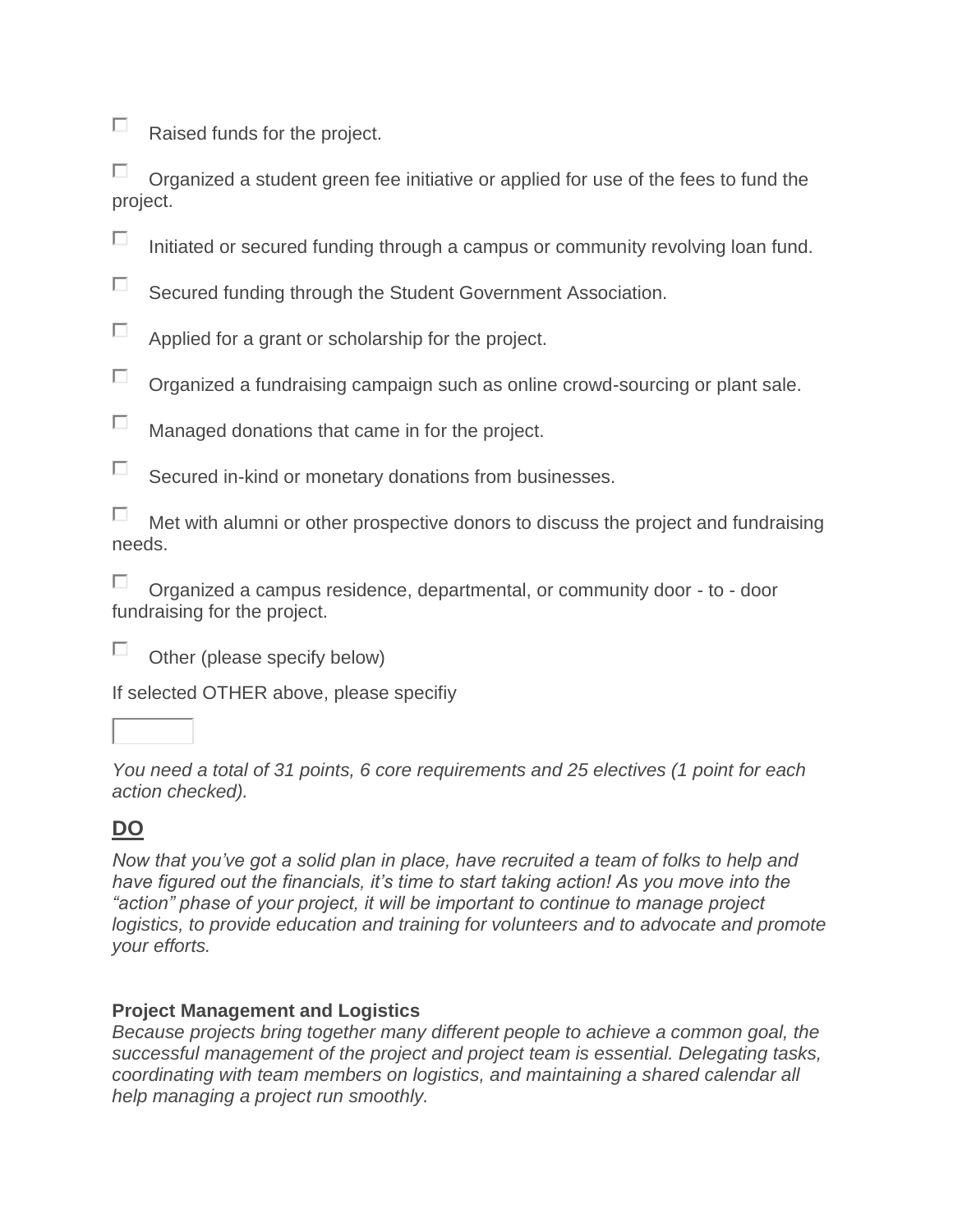П Developed a project management plan with timeline and assigned tasks to team members.

- П. Secured use of building space, land, goods or services.
- $\Box$ Organized materials, goods or services needed for volunteer service.
- П Kept a team up-to-date regularly over the course of the project.

П. Documented and maintained a calendar for the project or managed scheduling for key meetings.

- П. Created a back-up plan in case the project faced challenges.
- П Worked with the team to prioritize ideas for the project.
- П. Lead effective meetings with a pre-stated agenda and notes after.
- П. Developed committee chairs or other structures that distribute the workload.

#### **Education, Training or other Support**

*It is important to make sure you and the project participants are properly educated and trained to succeed in the project. Education, training and support can take many forms depending on the project - from a community education session on the project topic to conflict management training for team members.*

г Educated myself through reading, participating in a leadership or skills training and/or earning a related credential.

П. Coordinated leadership or skills training for other students.

| Facilitated professional development or skills training for faculty, staff or community |
|-----------------------------------------------------------------------------------------|
| members.                                                                                |

П Incorporated an educational program, flyer, or video into campus orientation for new students, faculty or staff.

П Encouraged at least one team member to try something new.

П Facilitated a situation that required conflict management skills.

|  | Offered or attended a diversity training or spoke up to encourage a diversity of |  |  |  |
|--|----------------------------------------------------------------------------------|--|--|--|
|  | views and perspectives.                                                          |  |  |  |

п Helped arrange for faculty or staff release time or related incentives to allow professional development, course revisions, or other work to advance the project.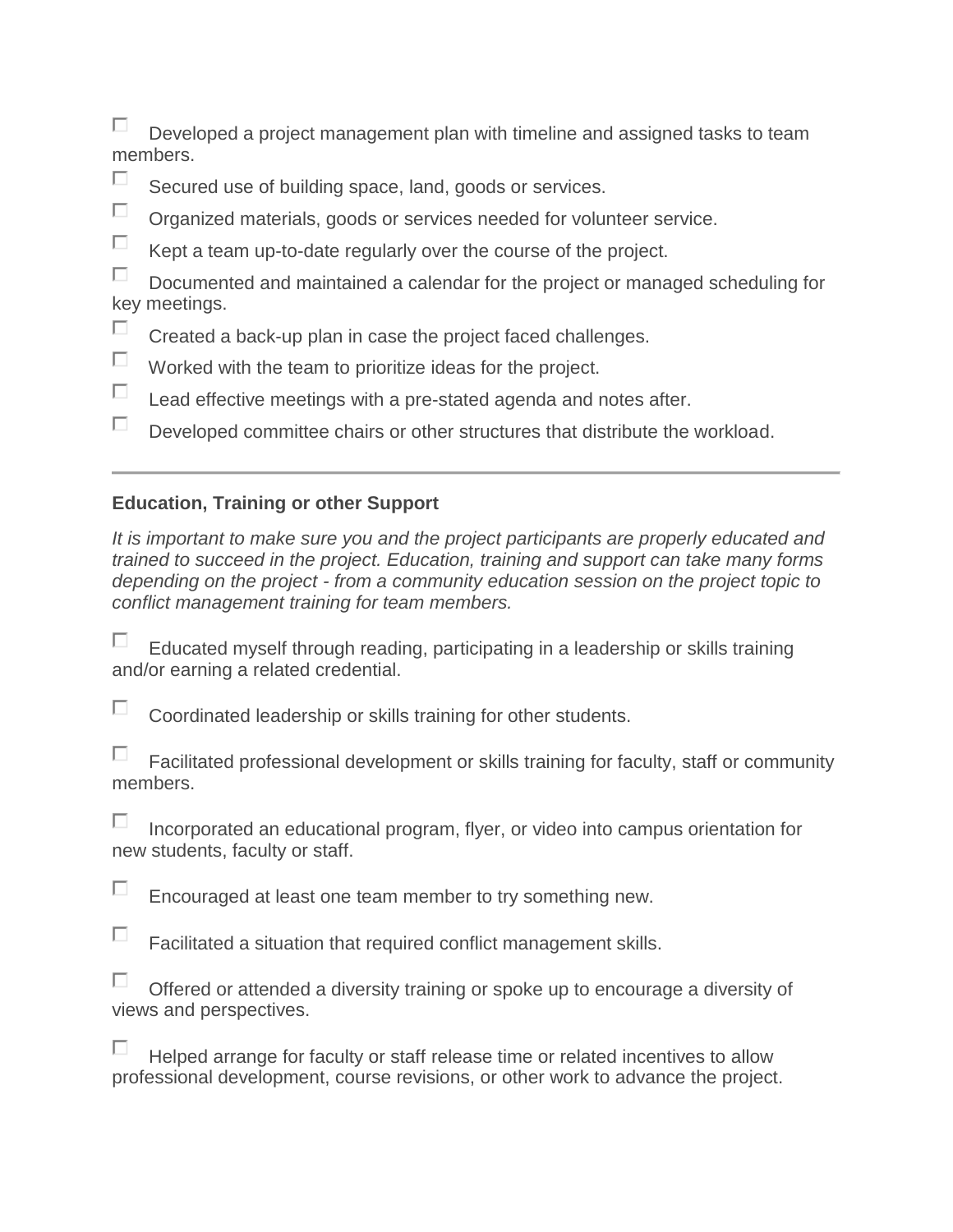П Coordinated grants, fellowships or scholarships for students, faculty or staff project and professional development.

П Integrated questions about participation and support of the proje

П Prepared a checklist of items to bring to an event.

#### **Project Advocacy and Networking**

*For an effort to be successful you need to strategically advocate for it and share your passion with others to gain support from key players. It will be important to brainstorm the methods that you think will be most successful in gaining the support you need maybe it means holding a rally or sending a letter to an elected official or attending an event where you could meet with key advocates for your project.*

П. Organized or attended a rally to support the project.

П Met with the campus or student body president about policy development and/or revisions in support of the project.

П Wrote or passed a campus policy in support of the project.

П. Developed an advocacy campaign in support of the project (email blasts, postering, educational gatherings, etc.)

 $\Box$ Wrote a letter to or met with political representatives related to the project.

П. Prepared an online action alert for others related to the project.

П Responded to a NWF action alert

П Hosted in-person gatherings in support of the project to foster relationships among project participants and other interested individuals.

П Attended events to meet new people who could help with the project or to build reciprocal support around similar aims or researched events for our team to attend to advance the project.

П. Prepared promotional print or web materials.

П Organized a table about the project at an event.

П Helped organize or set up a networking event.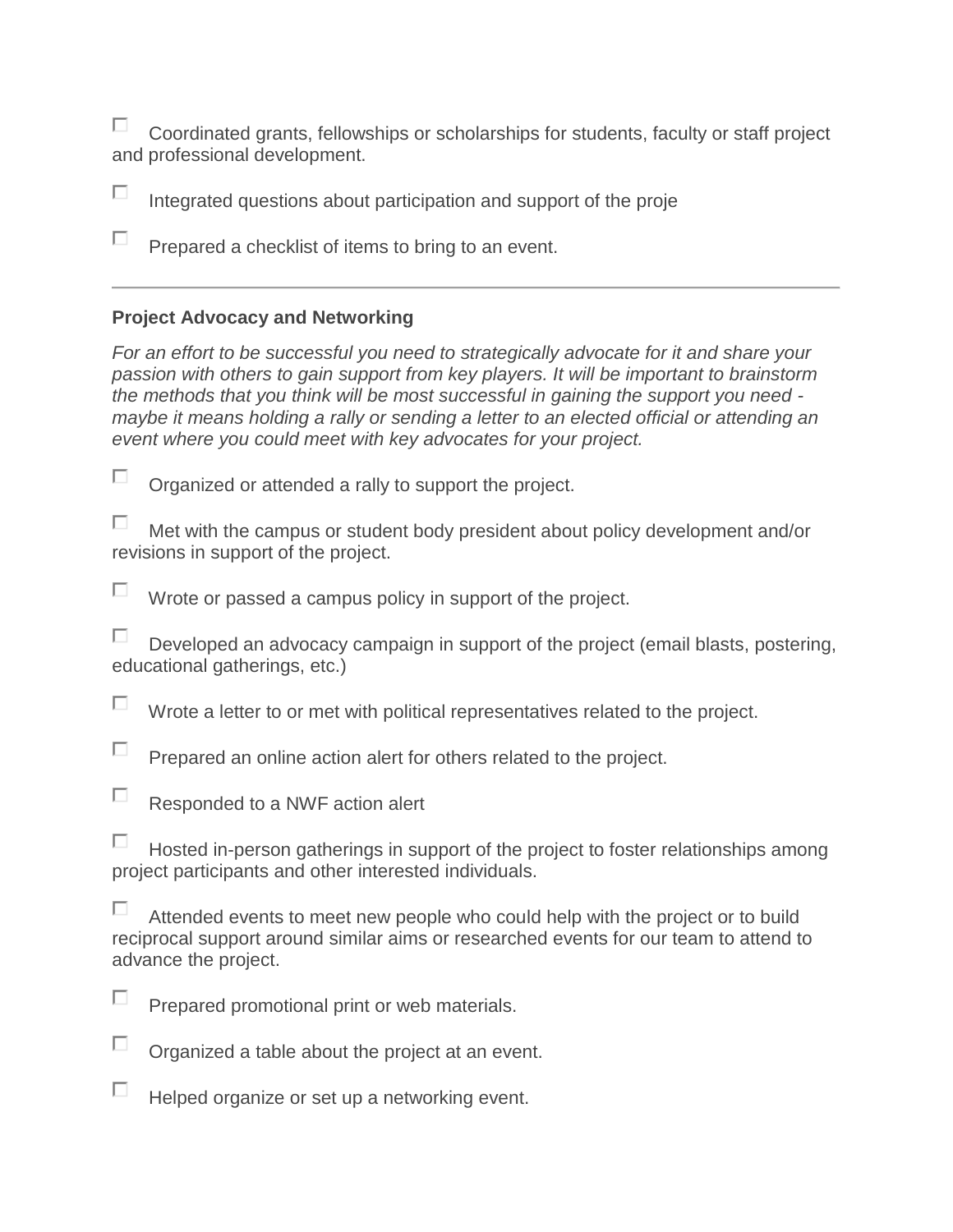- $\Box$  Prepared a checklist of items to bring to an event.
- П Lead a shopping trip to gather items for an event.

#### **Technology and Science**

*Planning, education and people power are all important pieces to a project but science and technology can also be invaluable tools for your work. Perhaps you can design an app to assist in your efforts or employ scientific data collection. The possibilities are endless! If science and technology aren't your forte this is a great opportunity to gain knowledge or solicit help from the experts.*

- П Learned a new technology to help with the project.
- П. Developed an app or software to help with the project.

П Maintained hardware for the project.

П Set up or maintained technology or software such as a network, web cam or realtime monitoring of energy or water use for the project.

П Gathered scientific data on a regular basis for the project.

*You need a total of 31 points, 6 core requirements and 25 electives (1 point for each action checked).*

## **COMMUNICATE**

*Doesn't the saying go: communication is key? As you plan your project and begin implementation, it's important to incorporate a communication strategy into your project timeline. Communication helps keep people informed of your project activities and impact and can also help gain support for your project from administration or community groups. Communication is also important for keeping your team updated on progress and next steps.*

#### **Marketing, Communications, and Telling the Story**

*Marketing your project can help you gain support through volunteers, financial resources, donations, and more. And the more people that know about your project, the more people will care and want to get involved. Telling the story of your project, its goals*  and its impacts, helps people understand why your project is important, and why it *needs support.*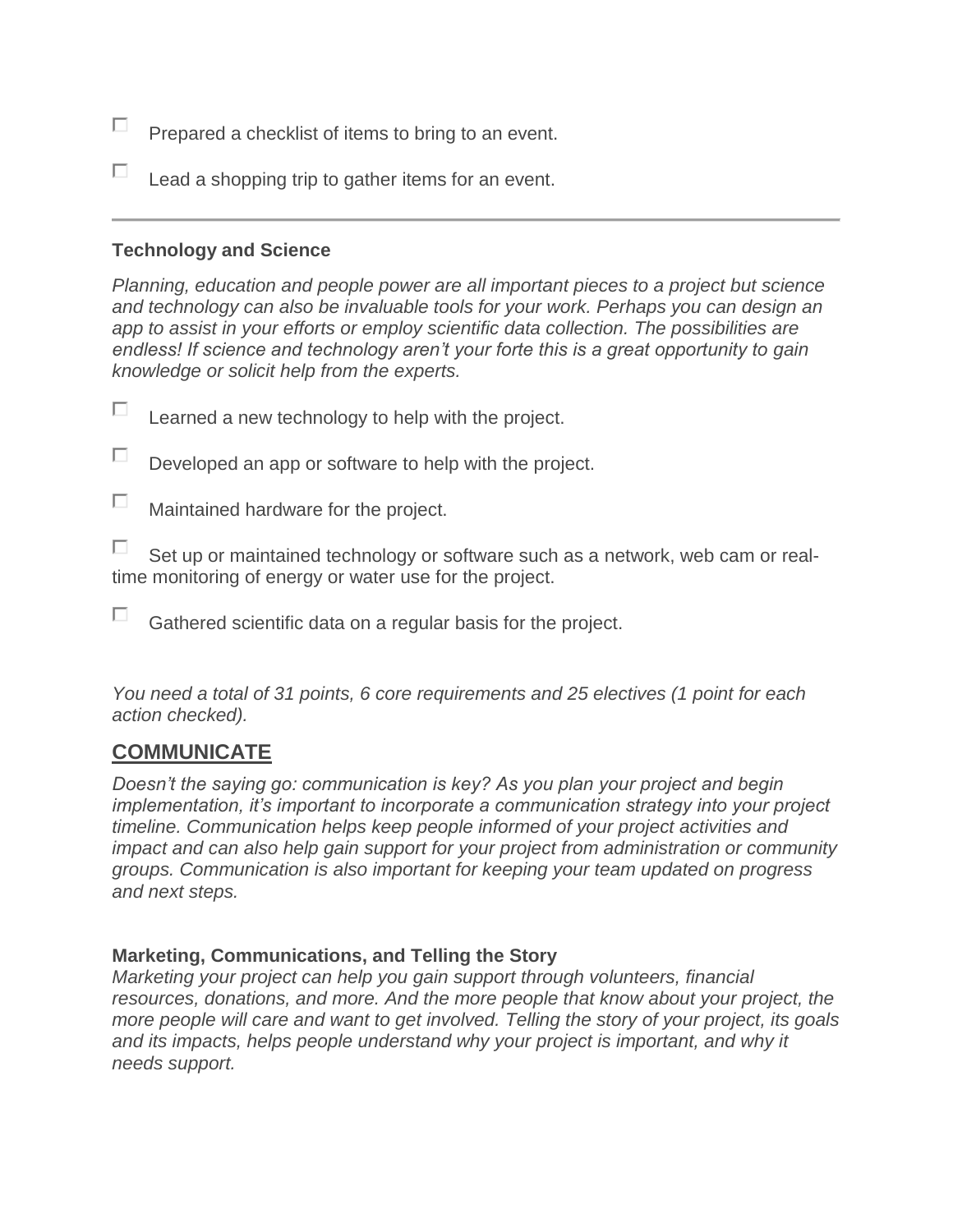П. Prepared a document (e.g. press release, flyer, etc.) that explained the project vision and accomplishments.

 $\Box$ Hosted a coffee break or in-person gathering to share the project with others.

П. Created posters, banners, illustrations or other visuals for the project.

П Secured an interview with news or radio station about the project (on campus or beyond).

П. Developed a marketing/communications campaign for the project (including social media, email, postering, coffee breaks, etc.)

П Wrote and placed an article on the project in an on-line or print publication (on campus or beyond).

П. Started and maintained a social media account for the project.

 $\Box$ Started and maintained a website or blog for the project.

 $\Box$ Contributed to one or more EcoLeader forums to share lessons learned.

 $\Box$ Prepared a press advisory or statement for the project.

 $\Box$ Lined up influential people to speak about the project (i.e., campus or community leaders, celebrities, or other influentials)

П. Provided media training to project members.

 $\Box$ Took photos or videos at project events, and secured releases for their use.

П Reached out to diverse groups on campus or in the community that had not been previously engaged in the project.

#### **Measurement, Evaluation and Reporting**

*Why set goals if you aren't going to track progress and evaluate your results? Tracking your goals and measuring your impact will help you determine if you did what you set out to do. And if your results aren't what you expected, then you can evaluate your goals, your results, and your implementation strategies and develop a plan to move forward. Reporting helps you document your project activities and keep your project team and interested parties updated.*

П. Designed or conducted a formative, summative, goals-based or goals-free evaluation of the project.

П. Engaged faculty or students in statistics or related disciplines to help design and implement evaluation.

П Recruited science or technology faculty or students to monitor data.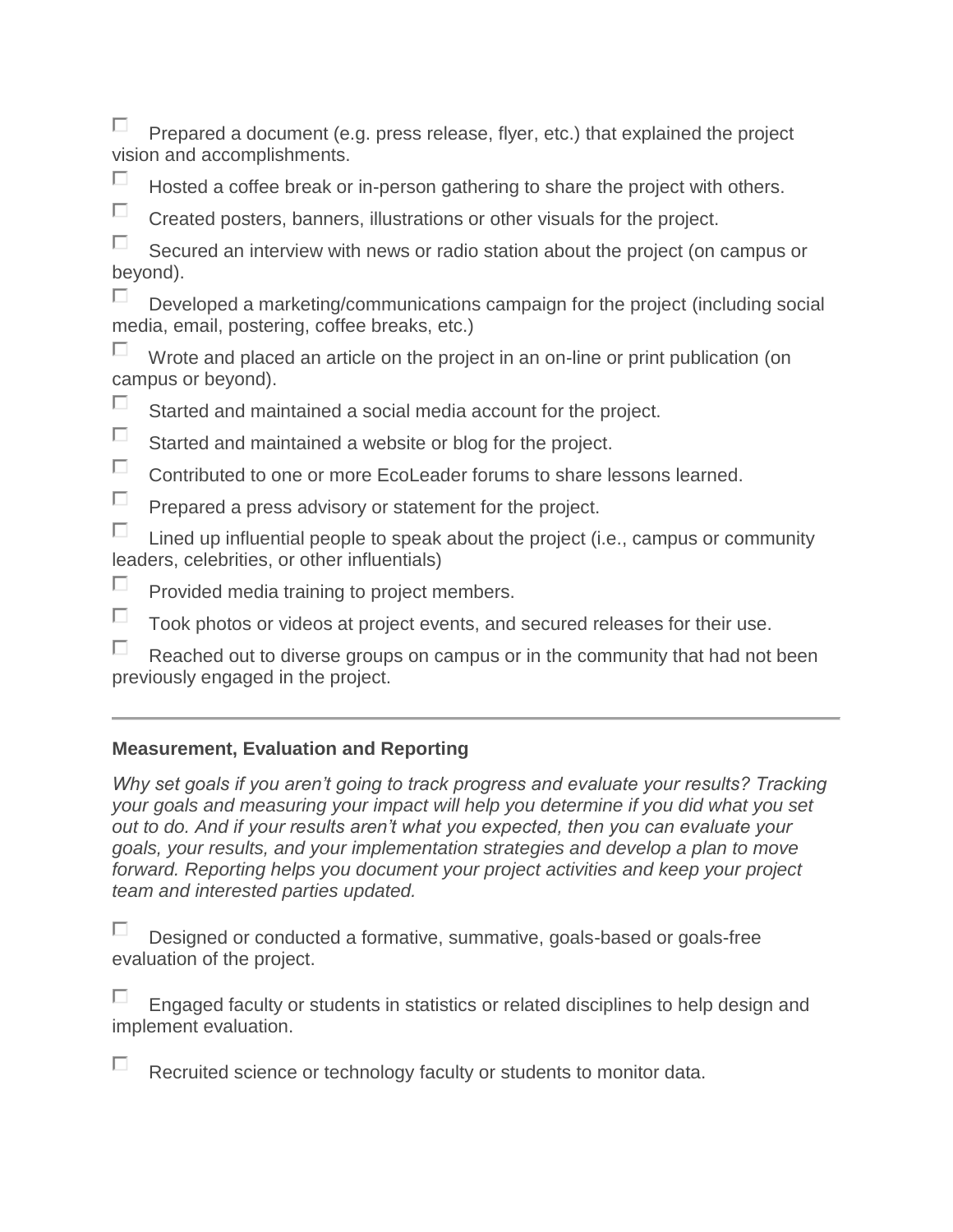П Took photos or videos before, during and after project, securing any necessary releases for use.

П Developed a summary report on goals, findings or impacts.

П Engaged media students, faculty or staff to assist with photography, videography or writing articles about the project's impacts.

П Recruited students or others to interview community members, participants or others.

п Developed a project report including goals, progress, challenges, lessons learned or next steps.

*You need a total of 31 points, 6 core requirements and 25 electives (1 point for each action checked).*

### **SUSTAIN**

*You have launched a successful project, now what do you do? Take time to celebrate your successes and recognize the people who helped in the process. Reflect on the*  lessons you learned and how you might improve moving forward. Develop a plan for the *future and incorporate strategies to ensure it's sustainable and has the necessary resources and support to keep it active. Your project may have been a one-time action or event, but could it be more? Your project may have been a one-time action or event, but could it be more? Meet with your project team and any people that might be interested to explore options to maintain the project.*

#### **Celebrating and recognizing**

*After all the hard work of planning and implementing, it's now time to celebrate your success and recognize your project team and the positive impacts you have made. Celebrating and recognizing not only forces you to stop and really think about what you have accomplished, but it's also a way to share your accomplishments with the broader community and gain support as the project moves forward. Also, it's important to celebrate and recognize your project team and other supporters - your project would not have been successful without them.*

П Hosted a party with the leaders involved to acknowledge and appreciate effort, success and/or lessons learned.

п Organized an awards reception for individuals or groups on and/or beyond the campus.

П. Awarded certificates, trophies, web banners or other form of recognition.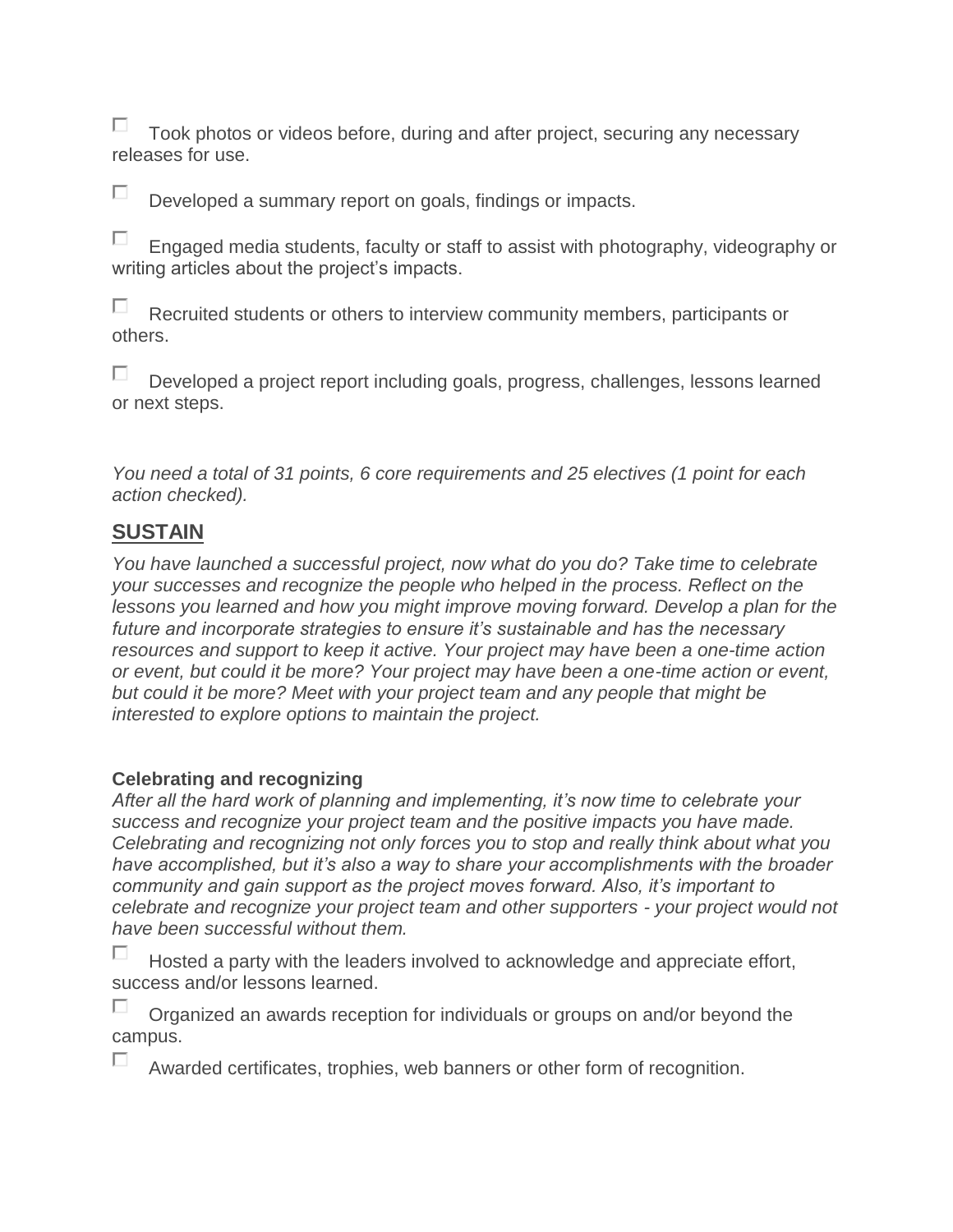П. Arranged for incentives such as scholarships, monetary prizes, promotions, or other.

П Helped integrate new elements into performance goal setting or review processes with students, staff or others that are tied to raises or promotions.

п Applied for an award or other recognition for the project awarded by a third-party that is not employed by the campus (e.g., this can include the NWF application for EcoLeader project recognition or other local or international awards).

#### **Fostering reflection and continuous improvement**

*As your project is coming to a close and you are developing future plans, it's important to reflect on what worked well and identify the challenges you faced. Develop a lessonslearned document to share with the project team and discuss what could have been done differently, and how. Use this document as a reference to ensure continuous improvement as you move forward.*

- П Facilitated reflection on lessons learned with one or more teams.
- П. Reviewed and revised plans, goals, or policies.
- П Helped develop a plan to broaden and sustain engagement.

| Integrated language or goals related to Ecoleadership into the campus mission |
|-------------------------------------------------------------------------------|
| statement, master or strategic plan, or formal policies.                      |

#### **Cultivating energy and renewal**

*Cultivating energy for your project team is essential. Your team members are likely participating in your project above and beyond their other job or school duties so it's very important to keep them energized, and reassert why they are so important to the team and success of the project. It's also important to ensure that your project meetings and activities have continuous energy. Change up the meeting location. If one strategy doesn't work, try another. Reach out and recruit new team members to add a different voice.*

П Facilitated wellness for myself and others through physical exercise.